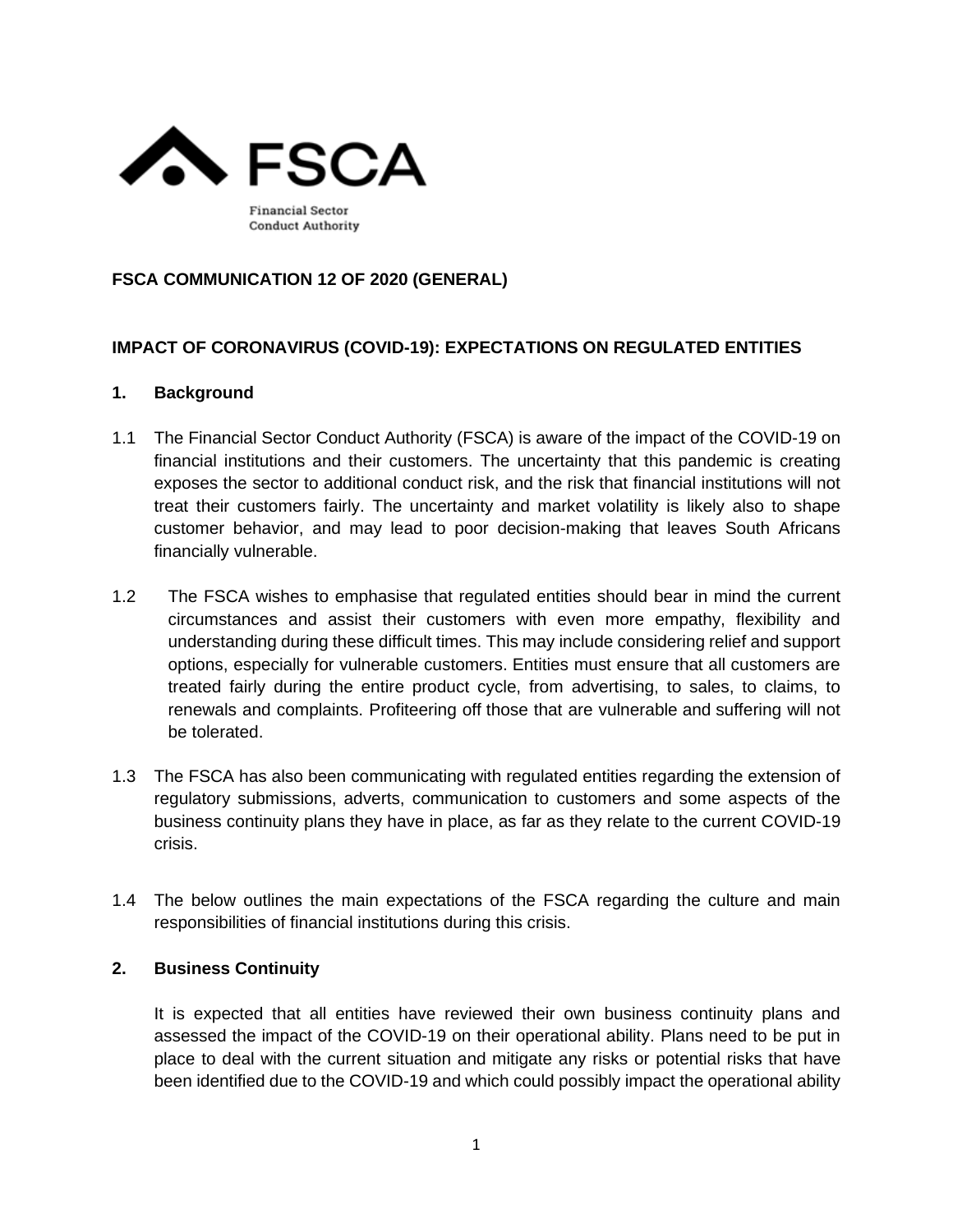of the entity. This includes the ability to deliver services within the agreed and communicated service level agreements with customers.

Senior management should take responsibility for managing the impact of the COVID-19 on the business and regularly review whether the approach being followed adequately addresses all the identified risks and ensures fair treatment to all customers at all times. The managing of the risks should also be in line with the overall responsibility of the country to keep all individuals safe and create a safe working environment.

There should also be clear and continuous communication to all internal and external stakeholders and customers regarding the current business continuity plan, processes or procedures that might change and the way forward regarding the mitigation of the risks.

If any major risks have been identified as a result of the COVID-19, which could materially impact fair outcomes to customers, the entities should immediately communicate this risk, the impact thereof and mitigation plans to the Authority.

## **3. Insurance**

## **3.1 Products**

Any changes to current insurance products or the launch of new products directly related to the needs or risks identified in the market, due to the impact of the COVID-19, should continue to follow the prescribed process as stated in the Policyholder Protection Rules (Long-term Insurance Act and Short-term Insurance Act).

Emphasis should be placed on the suitability of the product and the vulnerability of the policyholders and potential policyholders.

The potential need for a product under the current circumstances should not outweigh the need to ensure sound and sustainable pricing structures of such a product.

## **3.2 Claims**

The current situation might have an impact on various claims due to time delays for obtaining documents or parts, the ability of assessors to conduct necessary assessments, and third parties required to satisfy the claim (like appointed electricians not wanting to visit policyholder premises). Entities must endeavor to avoid delays in settling any claim, including those for funerals. Where delay is unavoidable, any time delays must be clearly and pro-actively communicated to customers. Reasons for the delays must be given and expectations must be managed. Entities are also expected to take additional measures to minimize the impact of delays and to be as flexible as possible regarding claim requirements given the circumstances.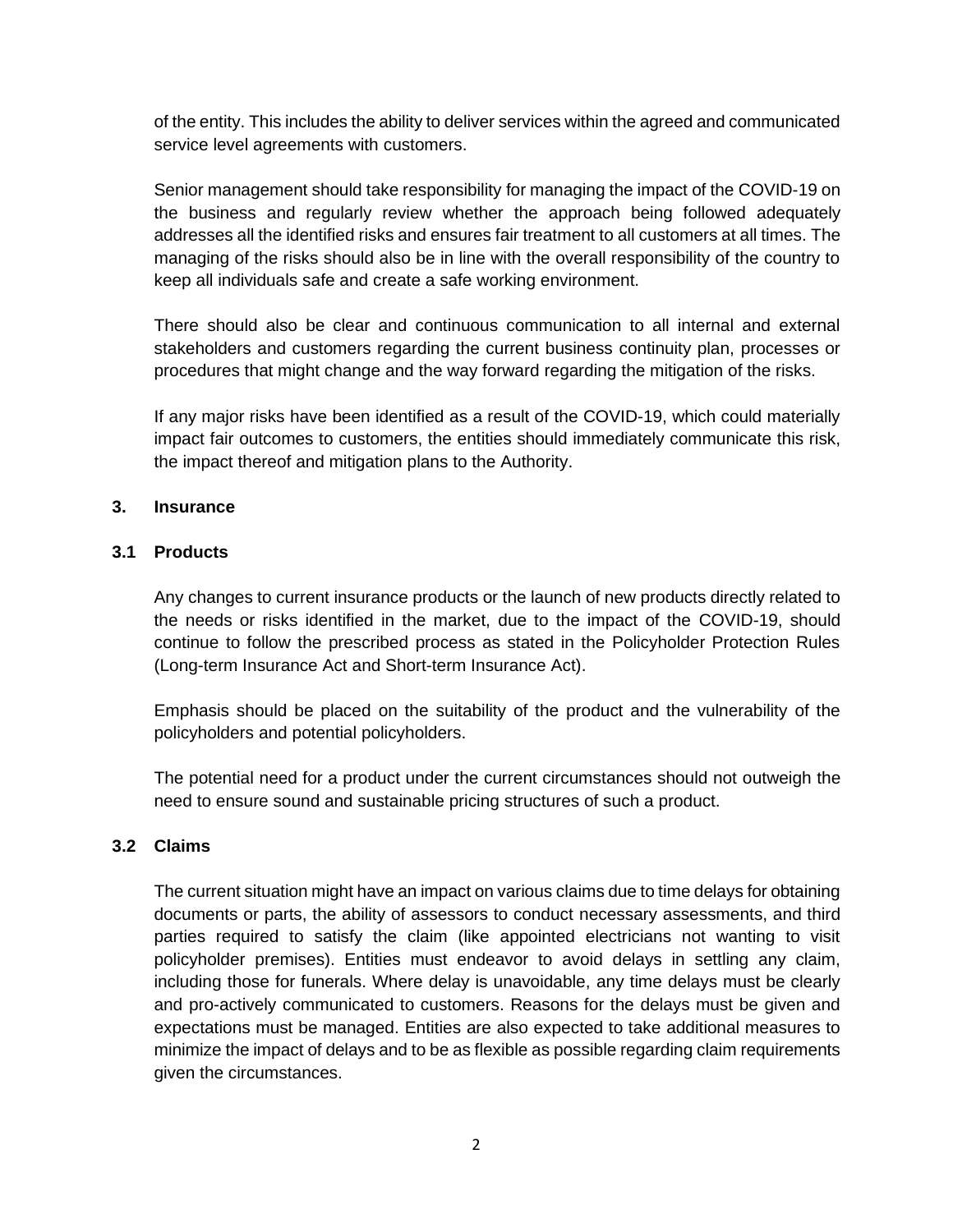Furthermore, with regard to insurance claims:

- Any exclusions that are impacted by the COVID-19 must be clearly communicated to all current and potential policyholders as soon as the impact has been identified by the insurer;
- If any new exclusions or requirements are introduced during the period of the COVID-19 crisis, they must be discussed with the Authority;
- The location of certain activities, such as the assessment of damages or the obtaining of blood samples must be re-considered and made as safe as possible for policyholders or potential policyholders;
- Any medical requirements must be re-assessed to ensure that no unnecessary stress is caused to the current Health Care System of the country;
- There should be no delay in any claims payments after a decision to settle the claim has been taken;
- No additional costs or fees should be added during this period as a result of additional work that might need to be done to investigate claims; and

# **3.4 Renewals and Lapses**

Although the Authority understands that the industry needs to manage their risks and any additional exposure during this time, the FSCA wishes to highlight the following expectations:

- Communication regarding renewals should be clear and any changes to policies due to the impact of the COVID-19 should be highlighted to the policyholder;
- Any additional premium reviews as a result of the impact of the COVID-19 should be communicated to the Authority ahead of time with the impact of the premium review on policyholders;
- Additional measures should be considered to assist policyholders where possible not to lapse a policy due to the impact of the COVID-19 and possible alternative options should be communicated clearly and in advance to policyholders; and
- Additional measures should be considered to ensure that the communication regarding non-payments and possible lapses are communicated to the policyholders directly and clearly.

# **4. Banks**

# **4.1 Operations**

It is paramount that South Africans continue to trust the banking system, and that access to the payment and banking system is secure.

Where bank branches are closed, alternative banking venues and channels should be carefully communicated, giving customers clear guidance regarding closures and such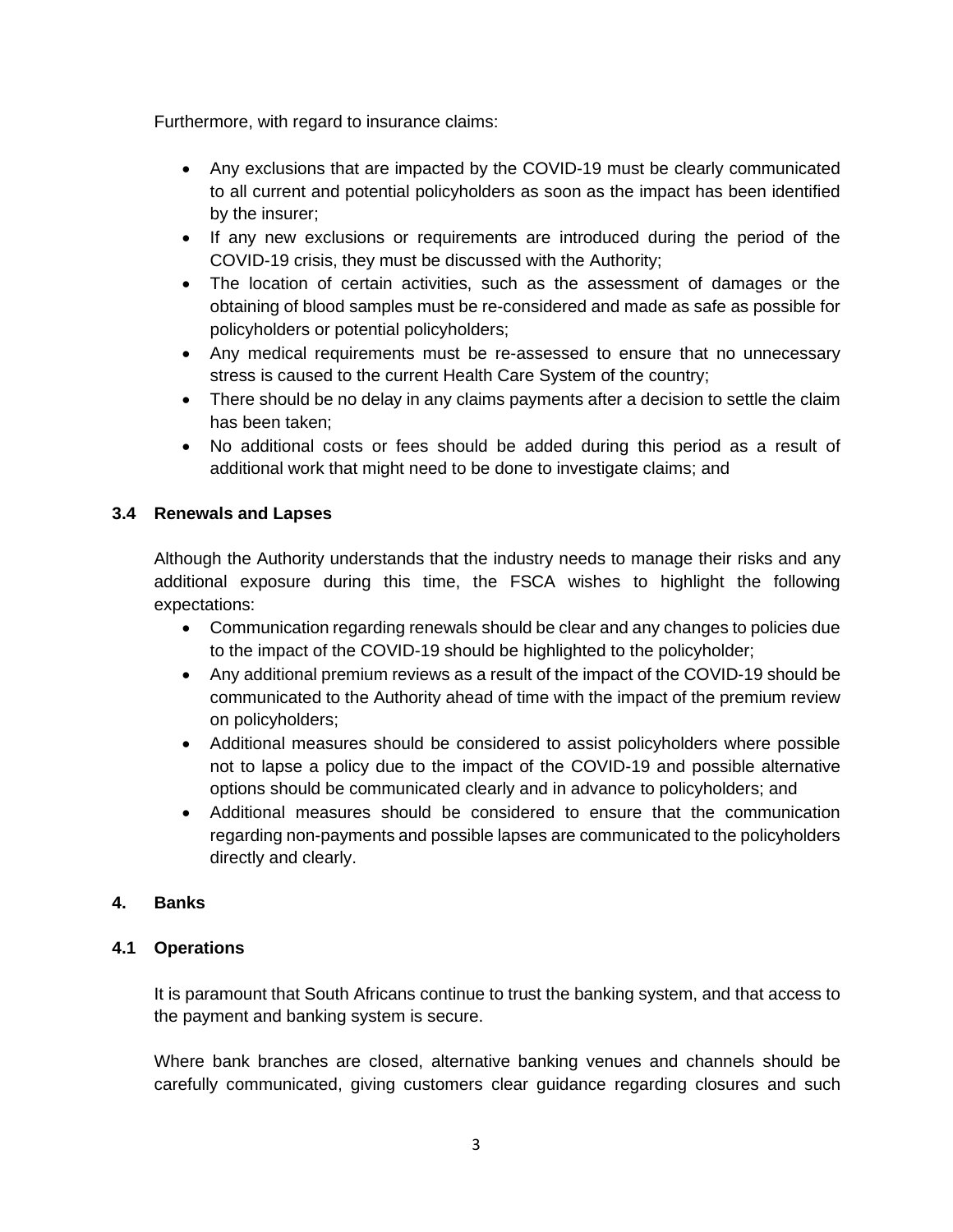alternative venues and channels. The FSCA should be advised of the closures as well as mitigating customer protection measures.

Banks are requested to ensure ATM availability and to manage the queues where practical. Branches should similarly be managed in a way that protects the health and well-being of employees and customers. Customers should be further encouraged and aided to make more use of digital platforms.

The Banking Conduct Standard is not yet implemented and implementation will likely be delayed (see below). Banks are however encouraged to consider principles and good practices promoted through the Standard, and consider how such should be applied across their business over the lock-down period and beyond. These principles and practices should not be compromised.

## **4.2 Regulatory obligations**

Developments related to COVID-19 are expected to impact parliamentary processes, resulting in delays of the effective date of the Conduct Standard for Banks. By implication, implementation of the Standard will therefore also likely be delayed. The FSCA will continue to advise industry on progress being made in this regard; more detailed communication and engagement will follow in due course to ensure a smooth transition with minimum disruption, once economic conditions have stabilised.

 The Authority is also aware of the challenges that regulated entities might face in meeting the requested information deadline date on:

- Gap analysis on the World Bank's Retail Banking Diagnostic Review Report (2018).
- Pre-submission of inspection documents.
- Proposal on the Complaints Management Process.

Subject to COVID-19 developments, the FSCA hereby extends the submission dates for the above-mentioned requests to 31 May 2020.

#### **4.3 Advisers and Intermediary Service Providers**

Advice to customers at this time of uncertainty is so important and advisers have a key role to play in assisting customers in understanding the market and the impact of COVID-19 on insurance, investments and savings products. We therefore expect advisers to stay abreast of developments and with Product Suppliers so that they can provide customers with suitable advice.

Many Advisers are also the holders of outsource and binder delegations from product suppliers and are expected to comply with all requests from product suppliers which enable them to meet their oversight responsibilities set out below. Binder and outsource functions can support delivery of services to customers and we expect co-operation to be such that fair delivery to customers is maintained.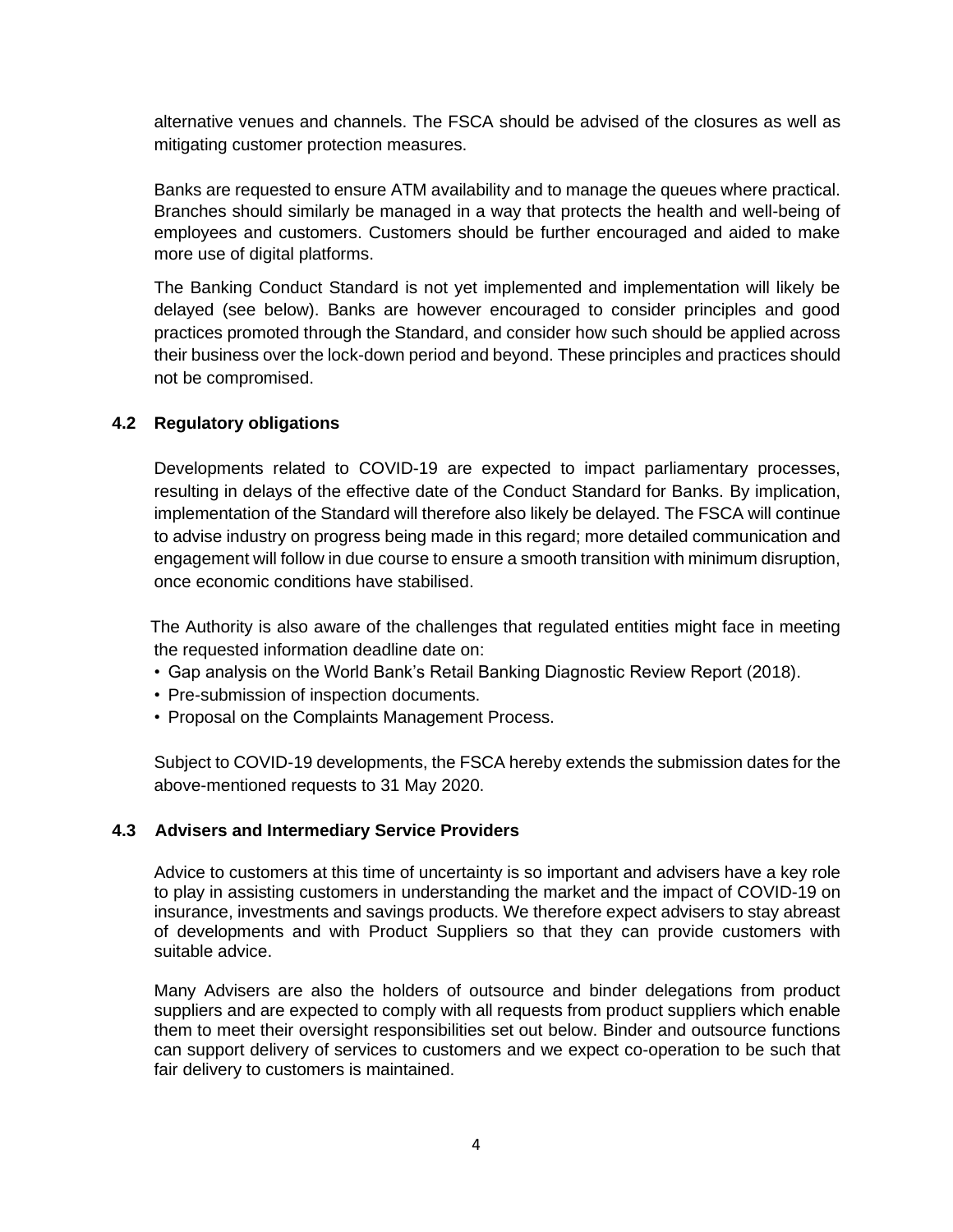## **5. Retirement funds**

### **5.1 Board members**

The Board should keep abreast of risks that COVID-19 brings to the fund, and take necessary steps to mitigate such risks. The Board is also encouraged to clearly communicate COVID-19 developments and risk management strategies to fund members, to promote calm and minimise the risk of premature fund withdrawals.

### **5.2. Benefit administrators**

Retirement fund benefit administrators must inform all relevant stakeholders such as funds and their members, as well as third parties of any changes to their processes, procedures and ensure that the necessary communication is sent in this regard.

### **6. Investment Providers**

The asset managers and CIS managers must appropriately manage liquidity risks that COVID -19 brings to the portfolios while enabling investments that can benefit investors and the wider economy. The Authority would like to encourage CIS Managers to consult us regarding any concerns related to significant portfolio outflows which may result in negative outcomes for the remaining investors in the portfolio. CIS Managers must continue to apply risk management requirements and related obligations.

#### **7. All financial institutions**

## **7.1. Oversight, monitoring and control of third parties**

Entities are reminded that the necessary due diligence, monitoring and control over all third parties should remain intact and alternative measures to ensure fair outcomes to customers should be considered during this difficult time. The frequency of reporting and the analyses of trends and concerns are of the utmost importance.

It is also expected that entities take additional measures to inform and educate intermediaries of any changes to processes, procedures and products and ensure that the necessary communication is sent in this regard. The intermediaries should be made aware of any changing circumstances which might impact the suitability of their advice.

## **7.2. Complaints**

The Complaints Management process and turn-around-times on resolving complaints through any channels should not be compromised. Entities should however note that the accurate reporting of all complaints will be essential for all trend analysis and in the regular reviewing of mitigating measures that need to be taken by senior management when reviewing the business continuity plans and the effectiveness thereof. Therefore it is